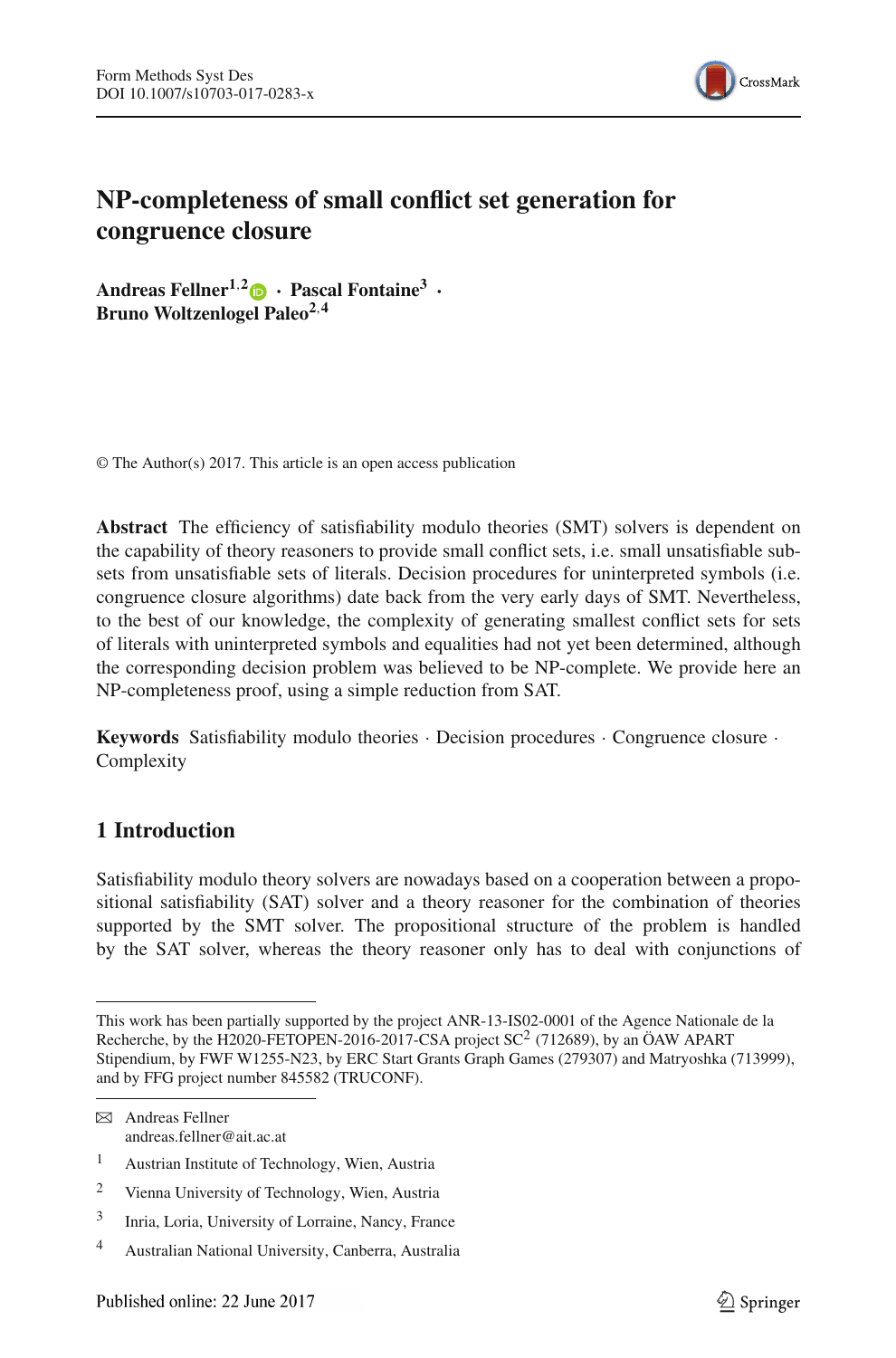literals. Very schematically (we refer to [\[1\]](#page-11-0) for more details) the Boolean abstraction of the SMT problem is repeatedly refined by adding theory conflict clauses that eliminate spurious models of the abstraction, until either unsatisfiability is reached, or a model of the SMT formula is found. Refinements can be done by refuting models of the propositional abstraction one at a time. It is, however, much more productive to refute all propositional models that are spurious for the same reason at once. A model of the abstraction is spurious if the set of concrete literals corresponding to the abstracted literals satisfied by this model is unsatisfiable modulo the theory. Given such an unsatisfiable set of concrete literals, the disjunction of the negations of any unsatisfiable subset (a.k.a. *core*) is a suitable conflict clause. By backtracking and asserting the conflict clause, the SAT-solver is prevented from generating the spurious model again. The smaller the clause, the stronger it is and the more spurious models it prevents. Therefore, an optimal conflict clause, corresponding to a minimal unsatisfiable subset of literals (i.e. such that all its proper subsets are satisfiable) or even a minimum one (i.e. smallest among the minimals) is desirable. This feature of the theory reasoners to *generate small conflict sets* (a name adopted in [\[1](#page-11-0)]) from their input is also referred to as *proof production* [\[8](#page-11-1)[,9](#page-11-2)] or *explanation generation* [\[10\]](#page-11-3).

Decision procedures for the theory of uninterpreted symbols and equality can be based on congruence closure [\[3](#page-11-4)[,7,](#page-11-5)[10](#page-11-3)]. The decision problem is polynomial and even quasi-linear [\[3\]](#page-11-4) with respect to the number of terms and literals in the input set. Producing minimal conflict sets also takes polynomial time. Indeed, testing if a set *S* remains unsatisfiable after removal of one of its literals is also polynomial. It suffices then to repeatedly test the |*S*| literals of *S* to check if they can be removed. The set *S* pruned of its unnecessary literals is minimal. One could also profit from the incrementality of the decision procedure  $[6]$  $[6]$ .

It has also been common knowledge that computing minimum conflict clauses for the theory of uninterpreted symbols and equality is a difficult problem. But, to our best knowledge, the complexity of finding the smallest conflict clause generation for sets of literals with uninterpreted symbols and equalities has never been established. The complexity of the corresponding decision problem (i.e. of whether there exists a conflict clause with size smaller than a given  $k$ ) is mentioned to be NP-complete in  $[10]$ —with a reference to a private communication with Ashish Tiwari—but neither the authors of [\[10\]](#page-11-3) nor Ashish Tiwari published a written proof of this fact.<sup>1</sup>

Our interest in this problem arose from our work on Skeptik [\[2\]](#page-11-7), a tool for the compression of proofs generated by SAT and SMT solvers. For the sake of moving beyond the purely propositional level, we have developed an algorithm for compressing congruence closure proofs, which consists of regenerating (possibly smaller) congruence closure conflict clauses while traversing the proof. Congruence closure conflict clauses are typically generated from paths in the *congruence graph* maintained by the congruence closure algorithm [\[5,](#page-11-8)[9](#page-11-2)[,10\]](#page-11-3). In order to obtain small conflict clauses, and thereby small congruence closure proofs, we (dynamically) assigned weights to the congruence graph and searched for shortest paths in that graph. The weights of input equations would be 1, whereas the weight of a congruence edge would be the size of an explanation of its equation. This raised the question whether we could construct shortest conflict clauses as shortest paths in such weighted congruence graphs, by applying a polynomial time shortest path algorithm to a graph of polynomial size. We answered this question negatively by proving that the problem of deciding whether a shorter conflict clause exists is NP-hard. The goal of

<span id="page-1-0"></span><sup>&</sup>lt;sup>1</sup> We contacted both Ashish Tiwari and the authors of [\[10](#page-11-3)], who confirmed this.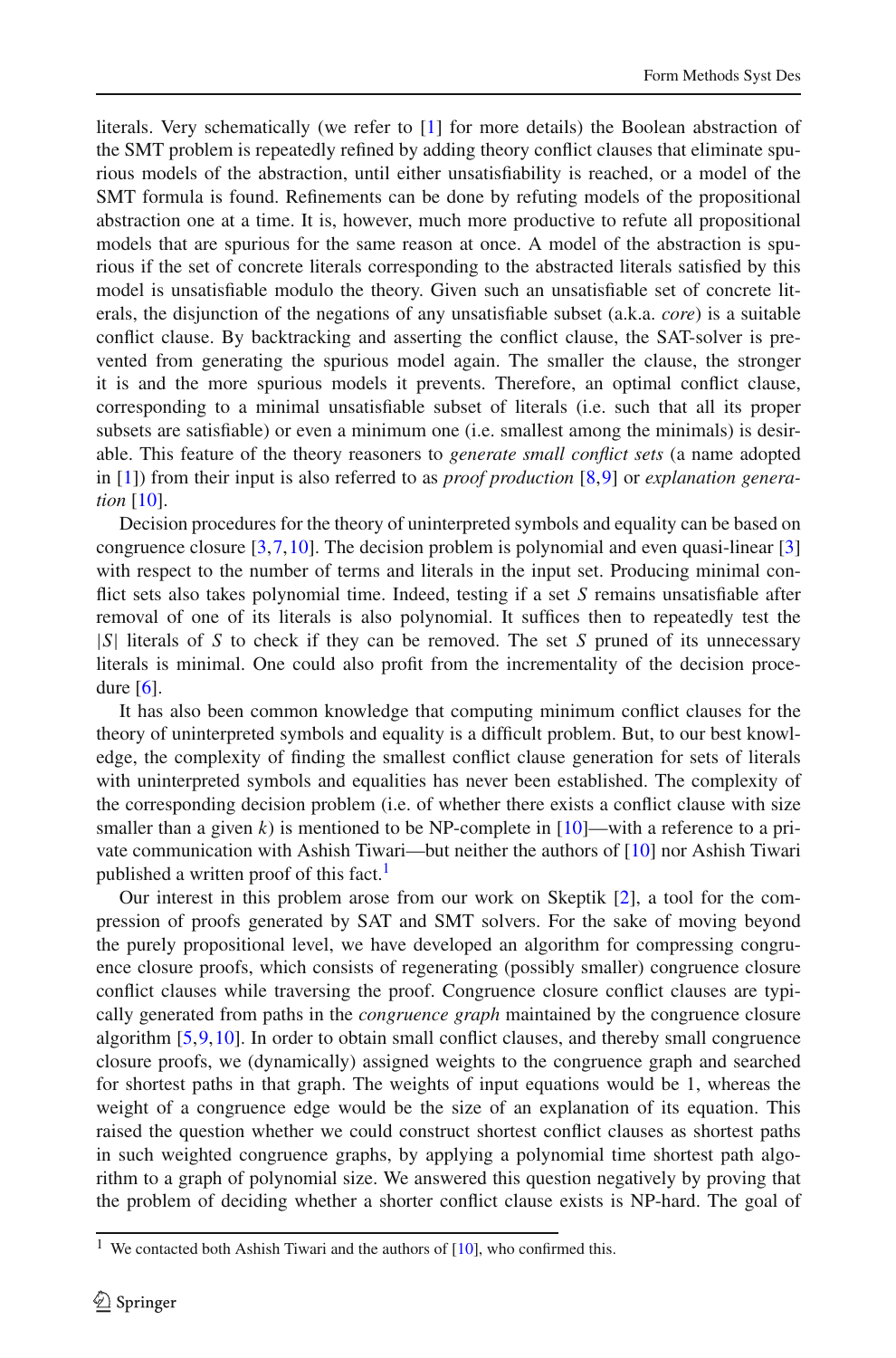this article is to present this proof. The reason why the shortest path method is not able to find shortest conflict clauses is that the weights for congruence edges can not be accurately determined a priori. A preliminary version was presented at the SMT Workshop 2015 [\[4](#page-11-9)].

# **2 Preliminaries**

We assume knowledge of propositional logic and quantifier-free first-order logic with equality and uninterpreted symbols, and only enumerate the notions and notations used in this article. A literal is either a propositional variable or the negation of a propositional variable. A clause is a disjunctive set of literals. A propositional variable *x* appears positively (negatively) in a clause *C* if  $x \in C$  (resp.  $\neg x \in C$ ). The notations  $\{\ell_1, \ldots \ell_n\}$  and  $\ell_1 \vee \cdots \vee \ell_n$ will be used interchangeably. A clause is tautological if and only if it contains a variable both positively and negatively. We shall tacitly assume that clauses are non-tautological, except when explicitly stated otherwise. Clauses being sets, they cannot contain multiple occurrences of the same literal. A formula in conjunctive normal form (CNF for short) is a conjunctive set of clauses. A total (partial) assignment  $\mathcal I$  for a formula in propositional logic assigns a value in  $\{\top, \bot\}$  to each (resp. some) propositional variable(s) in the formula. An assignment *I* for a formula *F* is a model of *F*, denoted  $I \models F$ , if it makes the formula  $F$  true. A formula is satisfiable if it has a model, it is unsatisfiable otherwise. A total or partial assignment is perfectly defined by the set of literals it makes true. By default, an assignment is total unless explicitly said to be partial. A set of formulas *E* entails a (set of) formula(s)  $E'$ , denoted  $E \models E'$ , if every model of *E* is a model of *E* .

We now define the necessary notions for quantifier-free first-order logic.

**Definition 1** (*Terms and equations*) A *signature*  $\Sigma$  is a finite set of function symbols  $\mathcal F$ equipped with an *arity* function  $\mathcal{F} \to \mathbb{N}$ . A *constant* is a nullary function. A *unary* function has arity one. Given a signature  $\Sigma$ , the set of *terms*  $\mathcal{T}^{\Sigma}$  is the smallest set containing all constants in *F* and all terms of the form  $g(t_1, \ldots, t_n)$ , where *g* is a function symbol of arity *n* in *F* and *t*<sub>1</sub>,..., *t<sub>n</sub>* are terms in  $T^{\Sigma}$ . An *equation* between two terms *s*, *t* in  $T^{\Sigma}$  is denoted by  $s = t$ .

Signatures commonly include predicate symbols. Everything extends smoothly to signatures with predicates, but to simplify, a quantifier-free first-order logic formula is here just a Boolean combination of equalities between terms; a literal is either an equation or the negation of an equation.

The terms  $t_1, \ldots, t_n$  are *direct subterms* of  $g(t_1, \ldots, t_n)$ . The *subterm* relation is the reflexive and transitive closure of the direct subterm relation. Given a set of equations *E*, we denote by  $\mathcal{T}(E)$  the set of terms and subterms occurring in the equations.

An assignment  $I$  on some signature maps each constant to an element in a universe  $U$ , and each function symbol to a function of appropriate arity on  $U$ . By extension, it assigns an element in  $U$  to every term, and a value to every equation  $s = t$ , namely  $\top$  if  $\mathcal{I}(s) = \mathcal{I}(t)$  and  $\bot$  otherwise. Like in propositional logic, an assignment on some signature thus gives a truth value to every formula on this signature.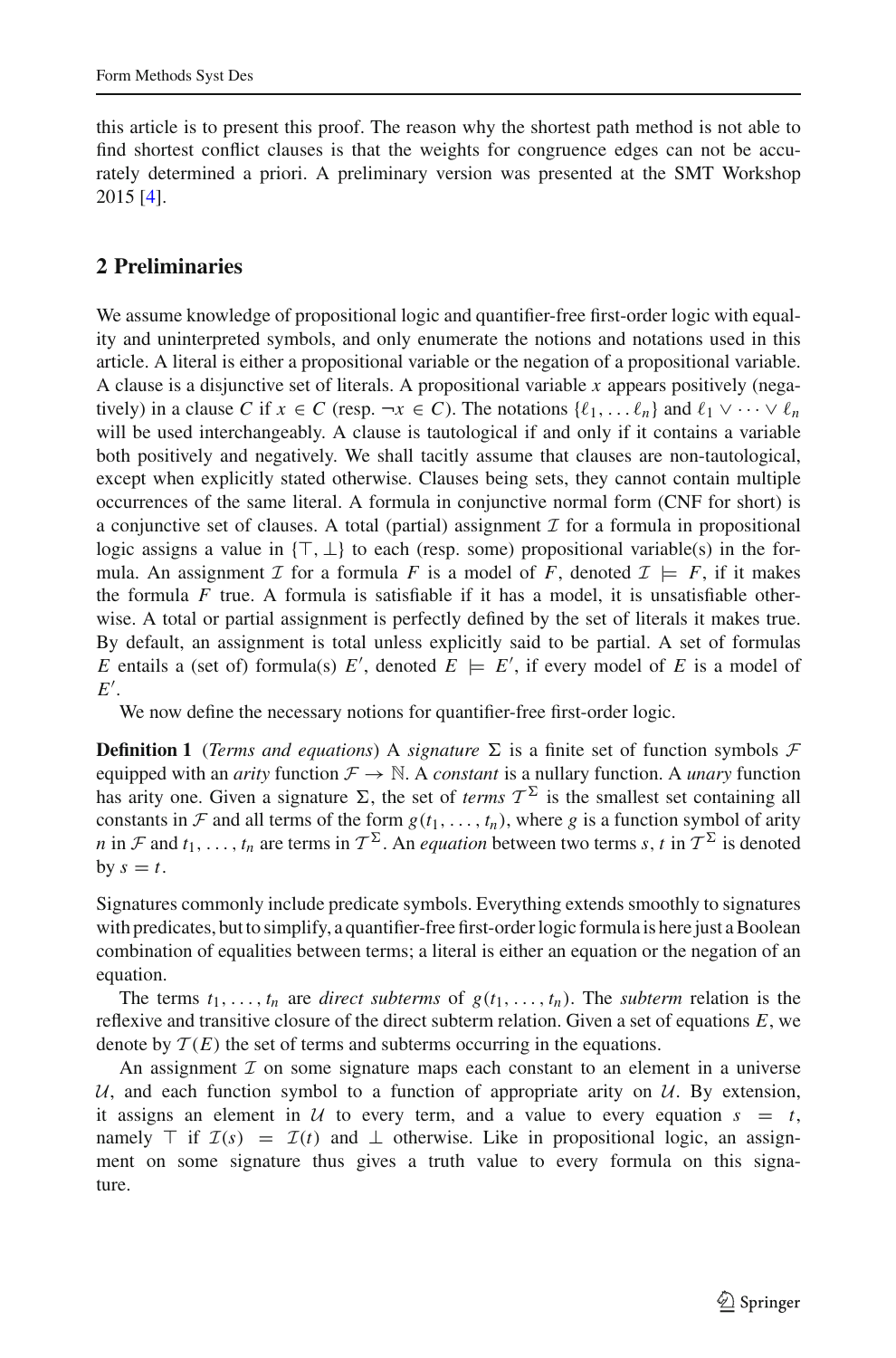**Definition 2** (*Congruence relation*) Given a set of terms *T* closed under the subterm relation, a relation  $R \subseteq T \times T$  is a congruence if it is

- reflexive: (*t*, *t*) ∈ *R* for each *t* ∈ *T* ;
- symmetric: (*s*, *t*) ∈ *R* if (*t*,*s*) ∈ *R*;
- transitive: (*r*, *t*) ∈ *R* if (*r*,*s*) ∈ *R* and (*s*, *t*) ∈ *R*;
- compatible:  $(g(t_1, ..., t_n), g(s_1, ..., s_n))$  ∈ *R* if *g* is a *n*-ary function symbol and  $(t_i, s_i) \in R$  for all  $i = 1, \ldots, n$ .

A congruence relation is also an equivalence relation, since it is reflexive, transitive and symmetric. Therefore a congruence relation partitions its underlying set of terms *T* into congruence classes, such that two terms  $(s, t)$  belong to the same class if and only if  $(s, t) \in R$ . The relations  $\{(t, t) : t \in \mathcal{T}\}\$  and  $\mathcal{T} \times \mathcal{T}$  are trivial congruence relations. An assignment  $\mathcal{I}$  on a signature  $\Sigma$  defines a congruence relation on any subset  $\mathcal{T} \subseteq \mathcal{T}^{\Sigma}$ , that is,  $R = \{(s, t) | \mathcal{I}(s =$  $t$ ) =  $\top$  }.

An equation  $s = t$  on terms in a set T can be seen as a singleton relation  $\{(s, t)\}\subseteq T\times T$ . By extension, a set of equations can also be seen as a relation, i.e., the union of the singleton relations.

**Definition 3** (*Congruence closure*) The congruence closure *E*∗ of a set of equations *E* on a set of terms *T* closed under the subterm relation is the smallest congruence relation on *T* containing *E*.

Since congruence relations are closed under intersection, the congruence closure of a set of equations always exists. Also notice that, if  $(s, t) \in E^*$ , then  $E \models s = t$ . We say that *E* is an *explanation* for  $s = t$ .

An algorithm computing the congruence closure of a relation is also a decision procedure for the problem of satisfiability of sets of equalities and disequalities in quantifier-free firstorder logic with uninterpreted (predicates and) functions. It suffices indeed to compute the congruence closure of all equalities on the terms and subterms occurring in the literals. Then, the set of literals is satisfiable if and only if there is no disequality with both terms in the same class. A model can be built from the congruence closure, on a universe with cardinality equal to the number of classes in the congruence.

#### **3 Congruence closure in practice**

The algorithms we consider in the following take as input a set of literals *E*. Considering complexity, not only the cardinality of the set is important, but also the number of terms and subterms as well as the number of their occurrences. Congruence closure algorithms in modern SMT solvers typically represent terms with Directed Acyclic Graphs (DAGs) using maximal sharing, and not trees. The number of term and subterm occurrences does not matter, but only the number of distinct (sub)terms. The input is also typically not a set, but successive calls to an assertion function with a literal as argument: every repetition of the same literal then matters for complexity. Let us assume, however, that the input is a set *E*, terms are DAGs with maximal sharing (i.e. identity of atomic symbols and complex terms can be checked in constant time). Therefore, we characterize complexity results in terms of number of literals, terms and subterms of the input set, i.e.  $|E|$  and  $|T(E)|$ .

Since congruence relations are basically partitions of equivalent terms that additionally satisfy the compatibility property, it is unsurprising that practical congruence closure algorithms, or decision procedures for ground sets of first-order logic literals, are based on some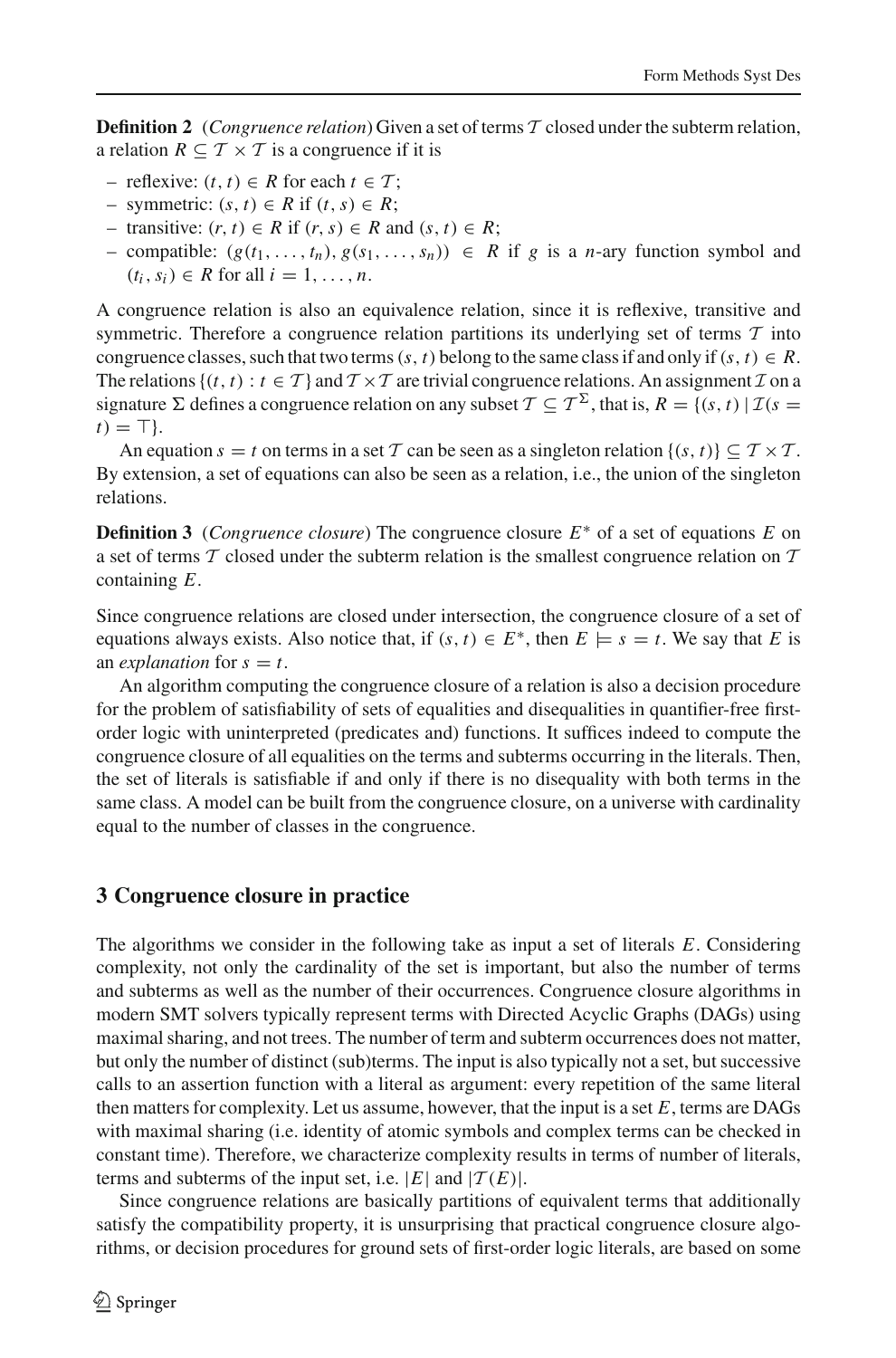

<span id="page-4-0"></span>**Fig. 1** An example congruence graph

kind of union-find data-structure. Terms (and subterms) are put into equivalence classes, according to the equalities in the input. The algorithms furthermore check, every time two classes of the partition are merged, whether any new equality induced by compatibility has to be taken into account. Also, it checks that the congruence is consistent with the set of disequalities. We refer the reader to  $[3,7,10]$  $[3,7,10]$  $[3,7,10]$  $[3,7,10]$  $[3,7,10]$  for more details. The complexity of those algorithms depend on the internal data-structures and on the representation of terms [\[3](#page-11-4)]. Algorithms typically implemented in SMT solvers have complexity  $O(|E| + (|\mathcal{T}(E)| \cdot \log |\mathcal{T}(E)|))$  assuming constant time operations on the hash table being used to detect new equalities induced by compatibility.

The generation of conflict sets or explanations is based on the congruence graph: its nodes are the terms and subterms considered by the algorithm. An edge in the graph is either a full edge, linking two nodes *s* and *t* and labeled by an input equation  $s = t$ , or a congruence edge (a dotted edge in the figures in this article), linking two terms with the same leading function symbol and labeled by the compatibility-deduced equality between both terms. The graph has a path between two terms if and only if they belong to the same congruence class. The equality between two terms in the same class is a logical consequence of the set of equations labeling the path. To get an explanation for the equality of two terms in the same class, that is, a set of input equations implying the equality of the two terms, it thus suffices to collect the set of equations labeling a path, and recursively replace any compatibility equation  $g(t_1, ..., t_n) = g(s_1, ..., s_n)$  by the explanations of  $t_1 = s_1, ..., t_n = s_n$ .

*Example 1* A congruence graph for two input equations  $a = f(f(f(a)))$  and  $a = f(f(f(a)))$  $f(f(f(f(f(a)))))$  is given on Fig. [1.](#page-4-0) Labeling equations are omitted for simplicity. There is a path between  $a$  and  $f(a)$ , so both terms are equal if the input equations hold. To compute an explanation for  $a = f(a)$ , it suffices to collect the equalities on the path, that is, the input equation  $a = f(f(f(a))))$  and the compatibility equation  $f(a) = f(f(f(a)))$ . This last equation should then be replaced by the equation between the arguments, i.e.,  $a = f(f(a))$ which is consequence, by transitivity, of another compatibility equation and of the other input equation  $a = f(f(f(f(f(a))))$ . Hence the explanation will contain both equations.

Practical congruence closure algorithms with explanation build a congruence graph while computing the congruence closure. Every time the decision procedure merges two classes, either because of an input equation or because an equality was deduced due to compatibility, a full- or congruence- edge is added to the graph. Since edges between nodes are only added when their respective congruence classes are merged, the path between two terms in the same class is unique. The explanation that two terms are equal is also unique, but there is no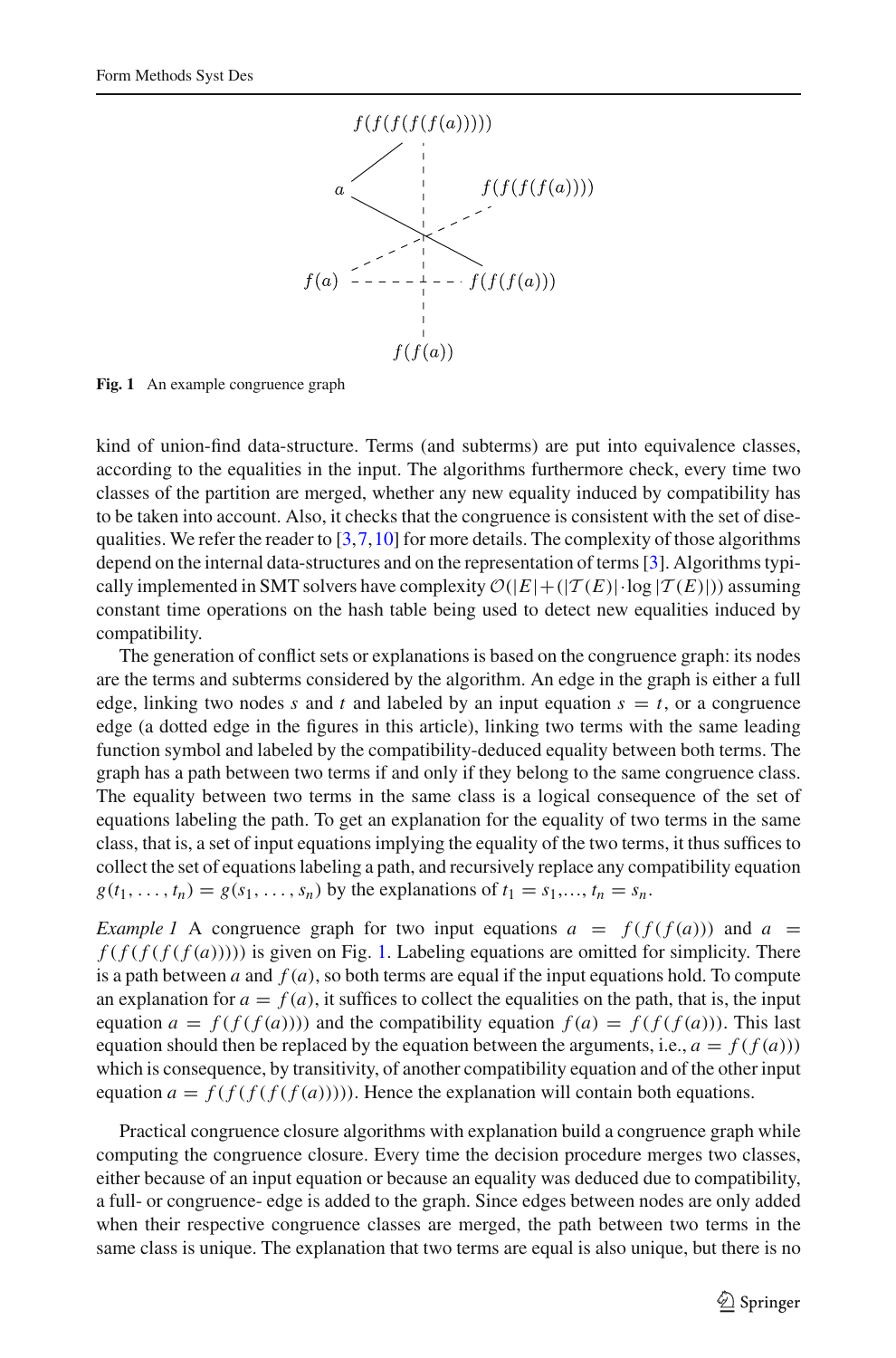guarantee that this explanation is the smallest one. Indeed, it may happen that the algorithm considers, e.g. equations  $a = b$  and  $b = c$  before  $a = c$ , merging a, b and c before considering the last equation, and thus discarding  $a = c$  as redundant: in that case,  $a = c$  would have been the smallest proof that *a* and *c* are equal, but the congruence graph would only consider the two other equalities. There is not even a guarantee that the explanation is minimal. Again, the congruence closure algorithm can prove that  $a = f(b)$  from the input equations  $b = f(a)$ ,  $f(a) = f(b)$  and  $a = b$ . The redundant equality  $f(a) = f(b)$  would be recorded in the congruence graph, and thus be part of the explanation, if it is considered before  $a = b$ .

In practice, the congruence closure procedures implemented in SMT solvers produce explanations efficiently: the complexity of the explanation production is quasi-linear with respect to the explanation size, which is at most equal to the size of the input  $[10]$ . But the explanations are not optimal, i.e. they are not always the smallest. In fact, they are not even minimal. It is possible to compute minimal explanations in polynomial time; it suffices for instance to compute again the congruence closure iteratively removing every equation in the explanation, to see if it is redundant or not. One could (naively) hope to conceive a different congruence closure algorithm generating the smallest explanation in polynomial time. For example, one might attempt to modify the iterative removal algorithm; or attempt to modify shortest path algorithms and apply them to congruence graphs enriched with redundant equations as labels. However, such attempts would be futile. As proven in the next section, the corresponding decision problem is NP-hard.

### **4 NP-completeness of the small conflict set problem**

The function problem of *generating* the smallest conflict set corresponds to the decision problem of *deciding* whether a conflict set with size smaller than a given *k* exists.

**Definition 4** (*Small conflict set problem*) Given an unsatisfiable set *E* of literals in quantifierfree first-order logic with equality and  $k \in \mathbb{N}$ , the *small conflict set generation problem* is the problem of deciding whether there exists an unsatisfiable set  $E' \subseteq E$  with  $|E'| \leq k$ .

If we had a polynomial-time algorithm  $\alpha$  capable of generating the smallest conflict set for any unsatisfiable set  $E$ , then we could decide in polynomial time any instance of the small conflict set problem by applying  $\alpha$  to *E* and checking whether  $\alpha(E)$  has size smaller than *k*. However, as proven below, the small conflict set problem is NP-complete and, therefore, polynomial time generation of conflict sets with minimum size is not possible (unless  $P =$ NP). Our proof reduces the problem of deciding the satisfiability of a propositional logic formula in conjunctive normal form (SAT) to the small explanation problem.

**Definition 5** (*Small explanation problem*) Given a set of equations  $E = \{s_1 = t_1, \ldots s_n = t_1\}$  $t_n$ ,  $k \in \mathbb{N}$  and a target equation  $s = t$ , the *small explanation problem* is the problem of answering whether there exists a set *E'* such that  $E' \subseteq E$ ,  $E' \models s = t$  and  $|E'| \le k$ .

The small explanation problem and the small conflict set problem are closely related: there is a small explanation of size  $k$  of  $s = t$  from  $E$  if and only if there is a small conflict of size  $k + 1$  for  $E \cup \{s \neq t\}.$ 

<span id="page-5-0"></span>In the following we describe a polynomial translation from instances of the propositional satisfiability problem to instances of the small explanation problem. The translation consists of two parts: a translation of propositional formulas, here assumed, without loss of generality, to be in CNF (as shown in Definition [6\)](#page-5-0), and a translation of assignments (as shown in Definition [7\)](#page-6-0).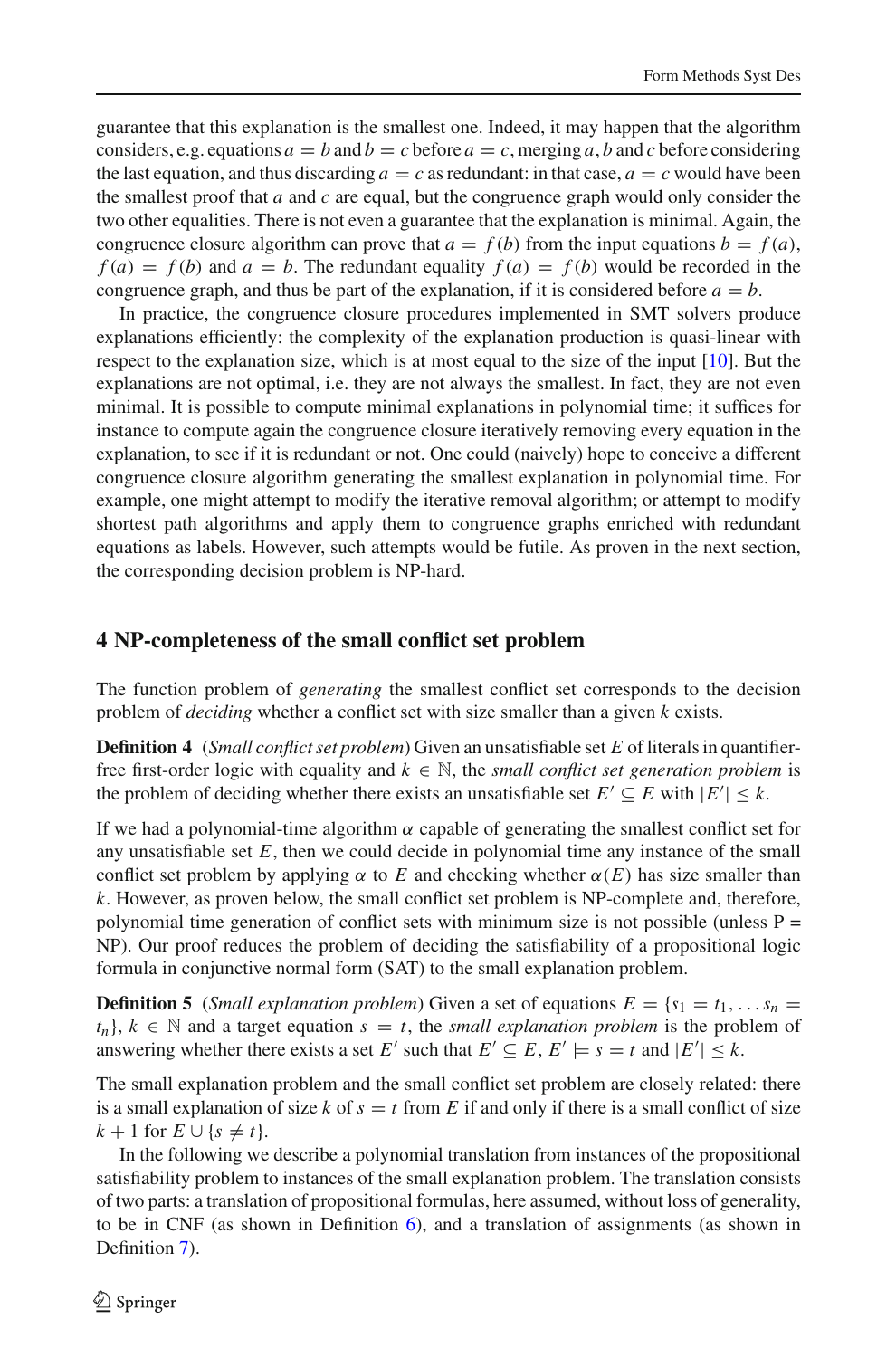**Definition 6** (*CNF congruence translation*) Let  $C$  be a set of propositional clauses  ${C_1, \ldots, C_n}$  using variables  $x_1, \ldots, x_m$ . The *congruence translation*  $E_c$  of C is defined as the set of equations

$$
E_{\mathcal{C}} = Connect \cup \bigcup_{1 \leq i \leq n} Clause_i
$$

with

$$
Connect = \{c'_i = c_{i+1} \mid 1 \leq i < n\}
$$
\n
$$
Cluster = \{c_i = t_i(\hat{x}_j) \mid x_j \text{ appears in } C_i\}
$$
\n
$$
\cup \{t_i(\top_j) = c'_i \mid x_j \text{ appears positively in } C_i\}
$$
\n
$$
\cup \{t_i(\bot_j) = c'_i \mid x_j \text{ appears negatively in } C_i\}
$$

where  $c_1, \ldots, c_n, c'_1, \ldots, c'_n, \hat{x}_1, \ldots, \hat{x}_m, \top_1, \ldots, \top_m, \bot_1, \ldots, \bot_m$  are distinct constants, and  $t_1, \ldots t_n$  are distinct unary functions.<sup>2</sup>

*Remark 1* Note that the constants  $\top_i$  and  $\bot_i$  (for  $1 \leq i \leq m$ )) should not be confused with the Boolean values  $\top$  and  $\bot$ . The intuitive relationship between these constants and the boolean values is established in Definition [7.](#page-6-0)

<span id="page-6-2"></span>The translation of clauses is illustrated by the following example.

*Example 2* Consider the set of clauses *C*

$$
\{C_1 = x_1 \vee x_2 \vee \neg x_3, C_2 = \neg x_2 \vee x_3, C_3 = \neg x_1 \vee \neg x_2\}.
$$

Figure [2](#page-7-0) represents the congruence translation of *C* graphically, an edge between two nodes meaning that the set contains an equation between the terms labeling the two nodes.

<span id="page-6-0"></span>**Definition 7** (*Assignment congruence translation*) The *assignment congruence translation*  $E_{\mathcal{I}}$  of an assignment  $\mathcal{I}$  on propositional variables  $x_1, \ldots, x_m$  is the set of equations

$$
E_{\mathcal{I}} = \{ \hat{x}_j = \top_j \mid 1 \le j \le m \text{ and } \mathcal{I} \models x_j \}
$$
  

$$
\cup \{ \hat{x}_j = \bot_j \mid 1 \le j \le m \text{ and } \mathcal{I} \models \neg x_j \}
$$

For convenience, we also define the set

$$
AssignmentEqs = {\hat{x}}_j = \top_j, \hat{x}_j = \bot_j \mid 1 \le j \le m.
$$

An assignment congruence translation is always a subset of *AssignmentEqs*. By extension, a subset of *AssignmentEqs* is said to be an assignment if it is the congruence translation of an assignment, that is, if it does not contain both  $\hat{x}_j = T_j$  and  $\hat{x}_j = \perp_j$  for some *j*.

<span id="page-6-3"></span>*Example [3](#page-7-1)* (Example [2](#page-6-2) continued) Consider the model  $\mathcal{I} = \{x_1, \neg x_2, x_3\}$  of *C*. Figure 3 gives a graphical representation of  $E<sub>T</sub>$ , whereas *AssignmentEqs* is represented in Fig. [4.](#page-7-2) Notice that  $E_c \cup E_{\mathcal{I}} \models c_1 = c'_3$ , and  $c_1$  and  $c'_3$  are connected in the congruence graph of  $E_c \cup E_{\mathcal{I}}$ (Fig. [5\)](#page-7-3), the path containing both full edges corresponding to equalities in  $E_c \cup E_{\mathcal{I}}$ , and dotted edged corresponding to equalities due to the compatibility property of the congruence relation.

<span id="page-6-4"></span><span id="page-6-1"></span><sup>&</sup>lt;sup>2</sup> It would be possible to define a translation without the  $c_i$  constants, but they ease the presentation.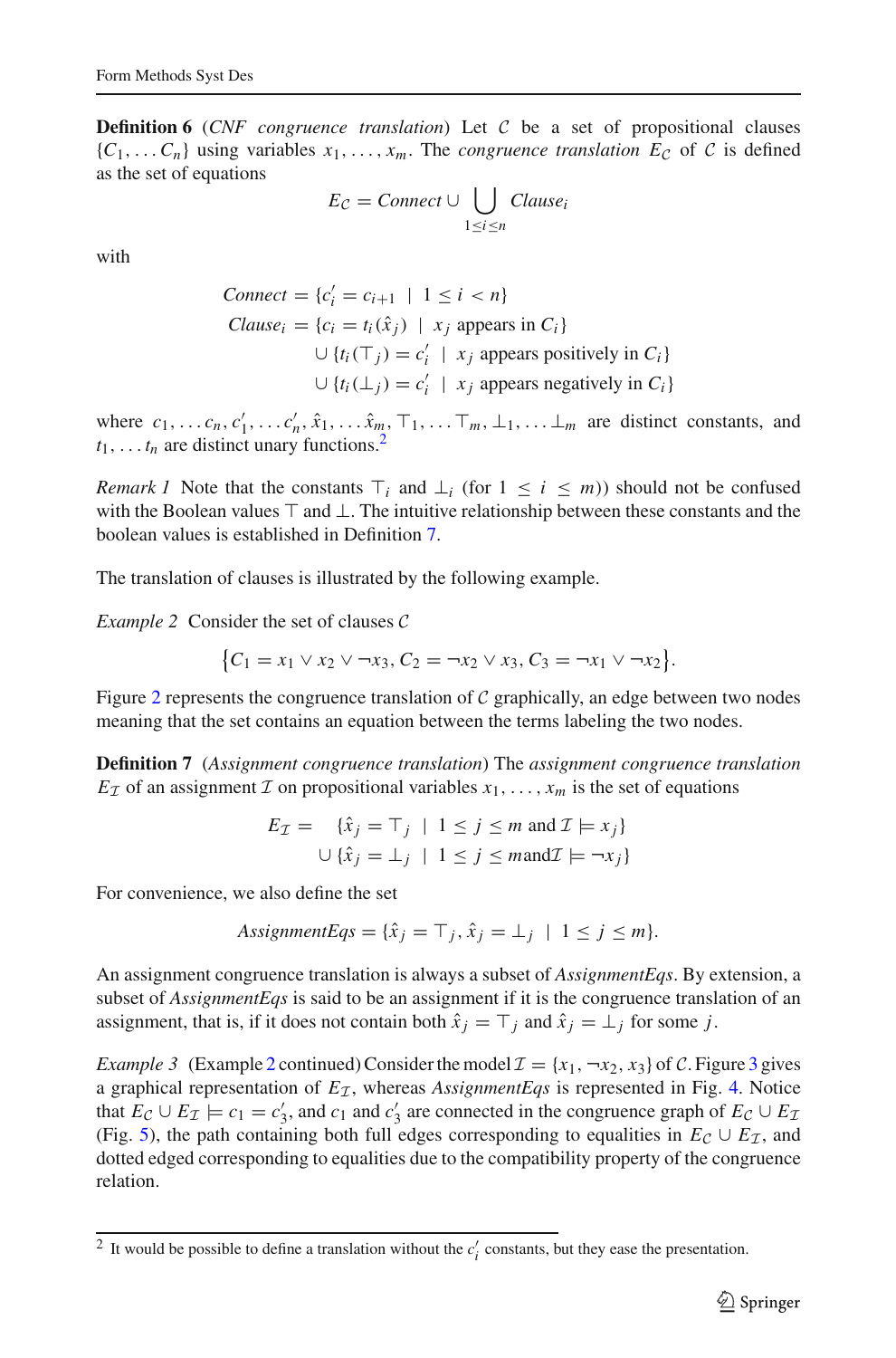

<span id="page-7-0"></span>**Fig. 2** The congruence translation  $E_{\mathcal{C}} =$  *Connect*  $\cup \bigcup_{1 \leq i \leq n}$  *Clause<sub>i</sub>* of *C* 

<span id="page-7-1"></span>

<span id="page-7-3"></span><span id="page-7-2"></span>**Fig. 5** The congruence graph for  $E_C \cup E_{\mathcal{I}}$ 

**Lemma 1** *Consider a (partial or total) assignment*  $\mathcal I$  *for non-tautological clauses*  $\mathcal C$  =  ${C_1, \ldots, C_n}$ *. Then*  $\mathcal{I} \models \mathcal{C}$  *if and only if*  $E_{\mathcal{I}} \cup E_{\mathcal{C}} \models c_1 = c'_n$ *.* 

*Proof* Let the propositional variables in *C* be  $x_1, \ldots, x_m$ .

(⇐) Consider the congruence graph induced by *EI*∪*EC*. Besides edges directly associated to equalities in the set, the only edges are congruence edges between terms  $t_i(\hat{x}_i)$  and either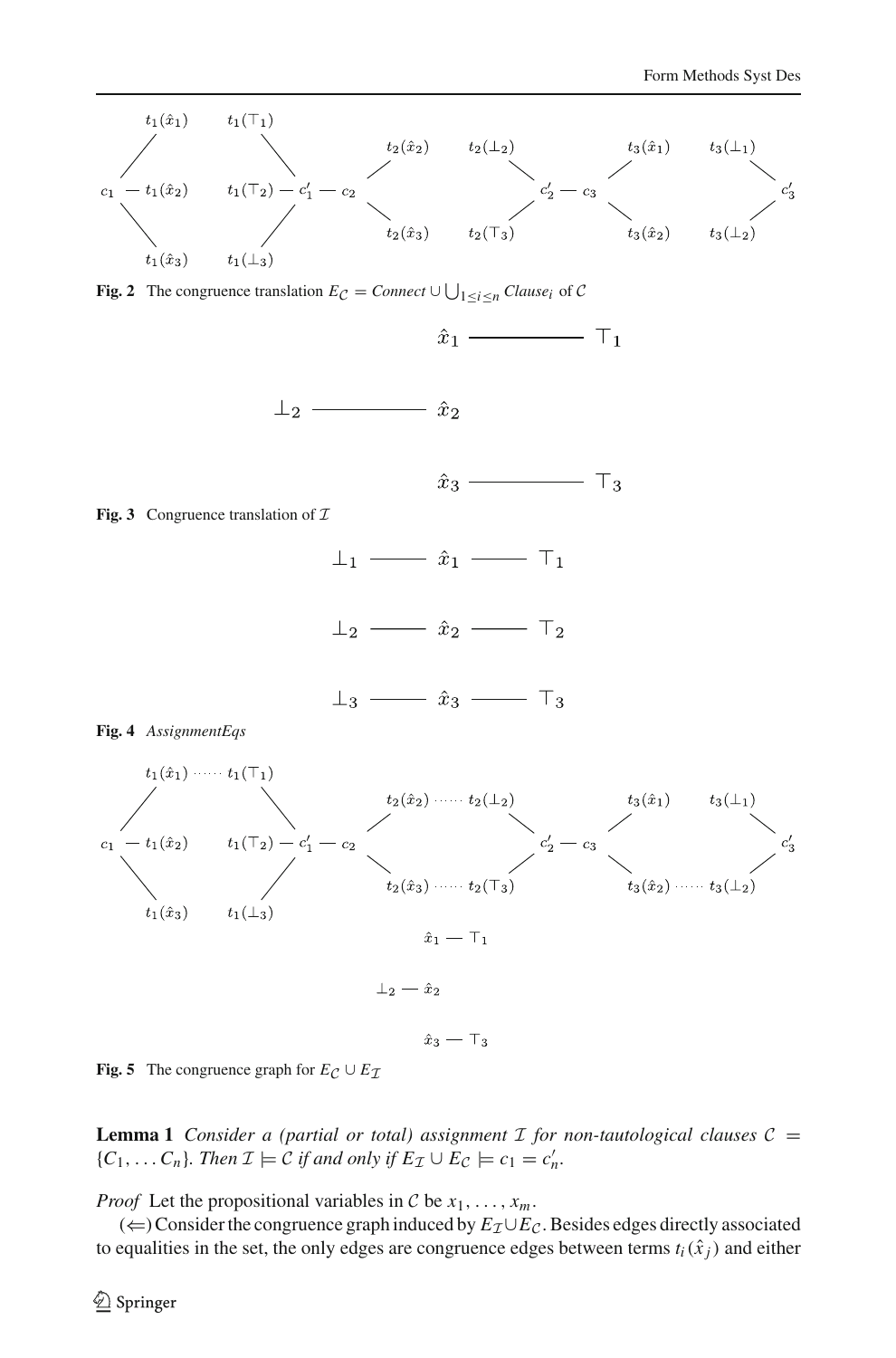*t<sub>i</sub>*( $\top$ *j*) or *t<sub>i</sub>*( $\bot$ *j*). So any path from *c*<sub>1</sub> to *c*<sub>*n*</sub><sup>*n*</sup> would go through such a congruence edge for each *i*. And such an edge exists for *i* if and only if the clause *i* is satisfied by *I*.

(⇒) If  $\mathcal{I} \models \mathcal{C}$ , then  $\mathcal{I} \models C_i$  for each clause  $C_i \in \mathcal{C}$ . Assume  $\mathcal{I}$  makes true a variable  $x_i$ , literal of *C<sub>i</sub>* (the case of the negation of a variable is handled similarly). Then  $E_{\mathcal{I}} \models t_i(\hat{x}_i) =$ *t<sub>i</sub>*( $\top$ *j*), and *E*<sub>*I*</sub> ∪ *Clause<sub>i</sub>*  $\models$  *c<sub>i</sub>* = *c<sub>i</sub>*<sup>*:*</sup>. This is true for each *i*, and thanks to the equations in *Connect*, one can deduce using transitivity that  $E_{\mathcal{I}} \cup E_{\mathcal{C}} \models c_1 = c'_n$ .  $n<sub>n</sub>$ .

**Lemma 2** *Consider a (partial or total) assignment I for non-tautological clauses*  $C =$  ${C_1, \ldots, C_n}$  *on variables*  $x_1, \ldots, x_m$ .  ${E_{\mathcal{I}}} \cup {E_{\mathcal{C}}}$  *and*  $|{\mathcal{T}}(E_{\mathcal{I}} \cup E_{\mathcal{C}})|$  *are polynomial in n and m.*

*Proof E<sub>I</sub>* contains at most *m* equations, since for no *j* both  $\mathcal{I} \models x_i$  and  $\mathcal{I} \models \neg x_i$ . The set *Connect* contains exactly  $n - 1$  equations. For every *i*, the set *Clause<sub>i</sub>* contains at most 2*m* equations, resulting in 2*mn* equations for all clauses. In total, we thus have  $|E_I \cup E_C|$ *n* − 1 + *m* + 2*mn*.

 $E_{\mathcal{I}} \cup E_{\mathcal{C}}$  contains at most  $2n + 3m + 3mn$  terms:  $2n$  for  $c_i$ ,  $c'_i$ ,  $3m$  for  $\hat{x}_j$ ,  $\top_j$ ,  $\bot_j$  and *3mn* for all possible combinations of  $t_i(\hat{x}_i)$ ,  $t_i(\top_i)$ ,  $t_i(\bot_i)$ . □

Considering again Example [3,](#page-6-3) and particularly Figure [5,](#page-7-3) any transitivity chain from  $c_1$  to  $c'_3$ will pass through  $c'_1$ ,  $c_2$ ,  $c'_2$  and  $c_3$ . Any acyclic path from  $c_1$  to  $c'_3$  will contain 11 edges: 3 congruence edges,  $3 * 2$  edges in *Clause<sub>i</sub>* for  $i = 1, 2, 3$  and 2 edges from *Connect*.

Since every interpretation *I* is such that  $E_{\mathcal{I}} \subset$  *AssignmentEqs*, one can try to relate the propositional satisfiability problem for a set of clauses  $C = \{C_1, \ldots, C_n\}$  to finding an explanation of  $c_1 = c'_n$  in *AssignmentEqs*∪  $E_c$ . However, it is necessary that this explanation does not set  $\hat{x}_i$  equal both to  $\top_i$  and  $\bot_i$ , i.e. at most one of the two equations  $\hat{x}_i = \top_i$ and  $\hat{x}_i = \perp_i$  should be in the explanation. By restricting assignments to total ones, i.e. by enforcing that at least one of the two equations  $\hat{x}_i = T_i$  and  $\hat{x}_i = \perp_i$  belongs to the explanation, it is also possible, with a single cardinality condition on the explanation size, to require that at most one of them belong to the explanation.

<span id="page-8-0"></span>**Lemma 3** *A set of non-tautological clauses*  $C = \{C_1, \ldots, C_n\}$  *using variables*  $x_1, \ldots, x_m$ *is satisfiable if and only if there is a set E' such that*  $E' \subseteq$  *AssignmentEqs*  $\cup$   $E_{\mathcal{C}}$ *, E'*  $\models$  $c_1 = c'_{n+m}$  and  $|E'| \leq 3n + 4m - 1$ , where *C'* is *C* augmented with the tautological clauses  $C_{n+i} = x_i \vee \neg x_i$  *for*  $i = 1, \ldots m$ .

*Proof*  $(\Rightarrow)$  Consider a total model *I* for *C*. We show that there is a set  $E \subset E_{\mathcal{C}}$ , such that together with the congruence translation  $E_{\mathcal{I}}$  of  $\mathcal{I}$  it follows  $E' = E \cup E_{\mathcal{I}} \models c_1 = c'_{n+m}$ and  $|E'| \leq 3n + 4m - 1$ .

The set  $E_{\mathcal{I}}$  contains *m* equations, since it is the congruence translation of a total assignment.

For each clause  $C_i$  ( $i = 1...n + m$ ), there is a literal in  $C_i$  that is satisfied by the model *I*. Let  $x_j$  be the variable of that literal.

Suppose  $\mathcal{I} \models x_j$ , then the set *E* contains equations  $c_i = t_i(\hat{x}_j)$ ,  $t_i(\top_j) = c'_i$  of *Clause<sub>i</sub>*. These equations are in *Clause<sub>i</sub>*, because  $x_j$  is the satisfying literal of  $C_i$ , thus surely  $x_j \in C_i$ . From compatibility and the fact that  $\hat{x}_j = T_j \in E_{\mathcal{I}}$  it follows that  $E \cup E_{\mathcal{I}} \models t_i(\hat{x}_i) = t_i(\top_i)$ . Finally, from transitivity and the three equations  $c_i = t_i(\hat{x}_i)$ ,  $t_i(\hat{x}_j) = t_i(\top_j), t_i(\top_j) = c'_i$  it follows that  $E \cup E_{\mathcal{I}} \models c_i = c'_i$ .

The case  $\mathcal{I} \not\models x_i$  is symmetric, such that via equations  $c_i = t_i(\hat{x}_i)$ ,  $t_i(\hat{x}_i) = t_i(\perp_i)$ ,  $t_i(\perp_j) = c'_i$ , it follows  $E \cup E_{\mathcal{I}} \models c_i = c'_i$ .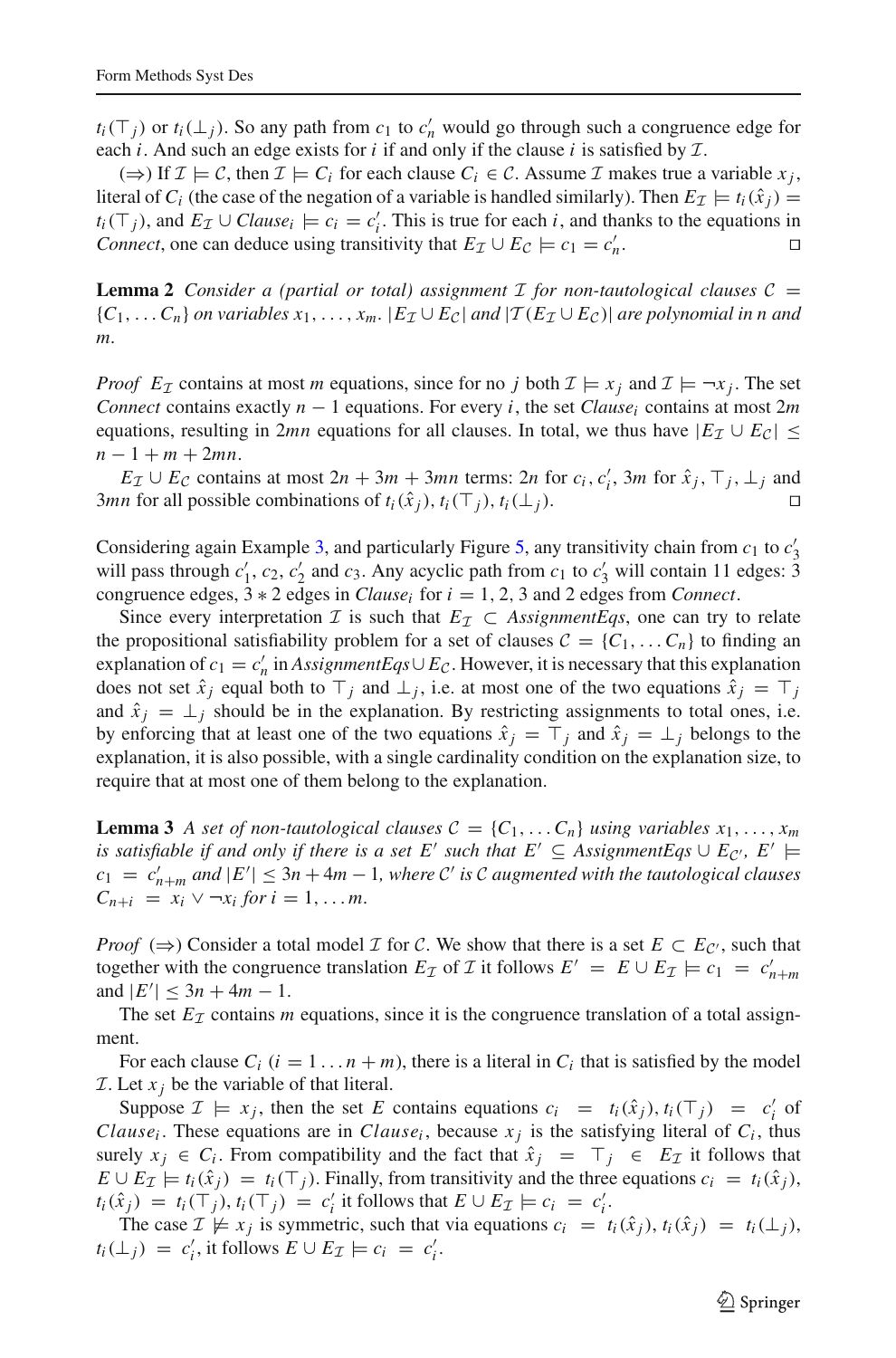$$
t_{1}(\hat{x}_{1}) \cdots \cdots t_{1}(\top_{1}) \qquad t_{2}(\hat{x}_{1}) \cdots \cdots t_{2}(\bot_{1}) \qquad t_{3}(\hat{x}_{1}) \cdots \cdots t_{3}(\top_{1}) \qquad t_{4}(\hat{x}_{1}) \cdots \cdots t_{4}(\bot_{1})
$$
\n
$$
t_{1} \qquad \begin{array}{ccc}\n t_{1} & t_{1} & t_{1} & t_{1} & t_{1} & t_{1} & t_{1} & t_{1} \\
t_{2} & t_{2} & t_{2} & t_{2} & t_{2} & t_{2} & t_{2} \\
t_{3} & t_{3} & t_{3} & t_{3} & t_{3} & t_{3} \\
t_{4}(\hat{x}_{2}) & t_{4}(\top_{2}) & t_{2}(\hat{x}_{2}) & t_{3}(\hat{x}_{2}) & t_{3}(\bot_{2}) & t_{4}(\hat{x}_{2}) & t_{4}(\bot_{2})\n\end{array}
$$
\n
$$
t_{1} \qquad \begin{array}{ccc}\n t_{2} & t_{2} & t_{2} & t_{2} & t_{2} & t_{2} & t_{2} \\
t_{3} & t_{3} & t_{3} & t_{3} & t_{3} & t_{3} \\
t_{4} & t_{4} & t_{4} & t_{4} & t_{4}\n\end{array}
$$

<span id="page-9-0"></span>**Fig. 6** The congruence translation of  $\varphi$  and a spurious short explanation

In addition to 2 equations for each of the  $(n + m)$  clauses, the set *E* contains all  $n + m - 1$ equations of *Connect*, that is  $c_i' = c_{i+1}$  for  $i = 1...n+m-1$ . From transitivity it follows that  $E \cup E_{\mathcal{I}} \models c_1 = c'_{n+m}$ .

In total, *E* contains  $2(n + m)$  of the sets *Clause<sub>i</sub>*,  $n + m - 1$  equations from *Connect* and *m* equations from  $E_{\mathcal{I}}$ , i.e.  $|E| = 3n + 4m - 1$ .

(←) Suppose there is a set of equations  $E' \subseteq \text{AssignmentEqs} \cup E_{\mathcal{C}'}$  such that  $E' \models$  $c_1 = c'_{n+m}$  and  $|E'| \leq 3n + 4m - 1$ . *E'* has to contain  $2(n + m)$  equations from *Clause*<sup>1</sup>  $(i = 1 ... n + m)$ , that is one pair of equations  $c_i = t_i(.)$  and  $t_i(.) = c'_i$  for every clause, and  $n + m - 1$  equations from *Connect*, since by construction there is no other possibility to deduce  $c_i = c'_i$ . Furthermore, thanks to the tautological clauses,  $E'$  also has to contain at least  $\hat{x}_j = \top_j$  or  $\hat{x}_j = \bot_j$  for each  $j \in \{1 \dots m\}$ . Therefore, the cardinality condition  $|E'| \leq 3n + 4m - 1$  and the fact that *E'* contains  $3(n + m) - 1$  equations from *Clause*<sub>i</sub> and *Connect*, requires that the *E'* contains at most one  $\hat{x}_j = \top_j$  or  $\hat{x}_j = \bot_j$  for each *j* ∈ {1...*m*}. Therefore, we have that  $E_{\mathcal{I}}$  =  $E' \cap \text{AssignmentEqs}$  is the congruence translation of an assignment and Lemma [1](#page-6-4) guarantees the existence of a model for *C* , or equivalently for the original set of clauses *C*.

*Example 4* In Lemma [3,](#page-8-0) the input formula is augmented with tautological clauses. We demonstrate here the necessity of these extra clauses on the unsatisfiable formula  $\varphi$  =  $(x_1 \vee x_2) \wedge (\neg x_1 \vee x_2) \wedge (x_1 \vee \neg x_2) \wedge (\neg x_1 \vee \neg x_2).$ 

Figure [6](#page-9-0) shows the congruence translation of  $\varphi$  together with a subset of *AssignmentEqs* that yields an explanation for  $c_1 = c'_4$ . This explanation picks, besides the necessary equations from the clause and connect parts, two equations from the *AssignmentEqs* part. However, this explanation maps  $x_1$  to  $\perp$  and  $\top$  at the same time, and hence cannot correspond to a (consistent) assignment. With the addition of tautological clauses and because the number of equations in the explanation is upper bounded, spurious explanations of this kind are ruled out. This is illustrated in Fig. [7,](#page-10-0) depicting the congruence translation of  $\varphi$  conjoined with the tautological clauses  $(x_1 \lor \neg x_1)$  and  $(x_2 \lor \neg x_2)$ , together with the same subset of *AssignmentEqs* used in Fig. [6.](#page-9-0) As desired, this subset is not an explanation of  $c_1 = c'_6$ , since the transitivity chain stops at  $t_6(\hat{x}_2)$ ,  $x_2$  being unassigned. In fact, in this congruence graph, there is no explanation of  $c_1 = c'_6$  with less than 19 equations. This is as expected, since  $\varphi$  is unsatisfiable and  $3n + 4m - 1 = 19$  in our example with  $n = 4$  clauses and  $m = 2$ variables.

#### <span id="page-9-1"></span>**Corollary 1** (NP-hardness) *The small explanation problem is NP-hard.*

*Proof* Propositional satisfiability is NP-hard, and can be reduced in polynomial time to the small explanation problem.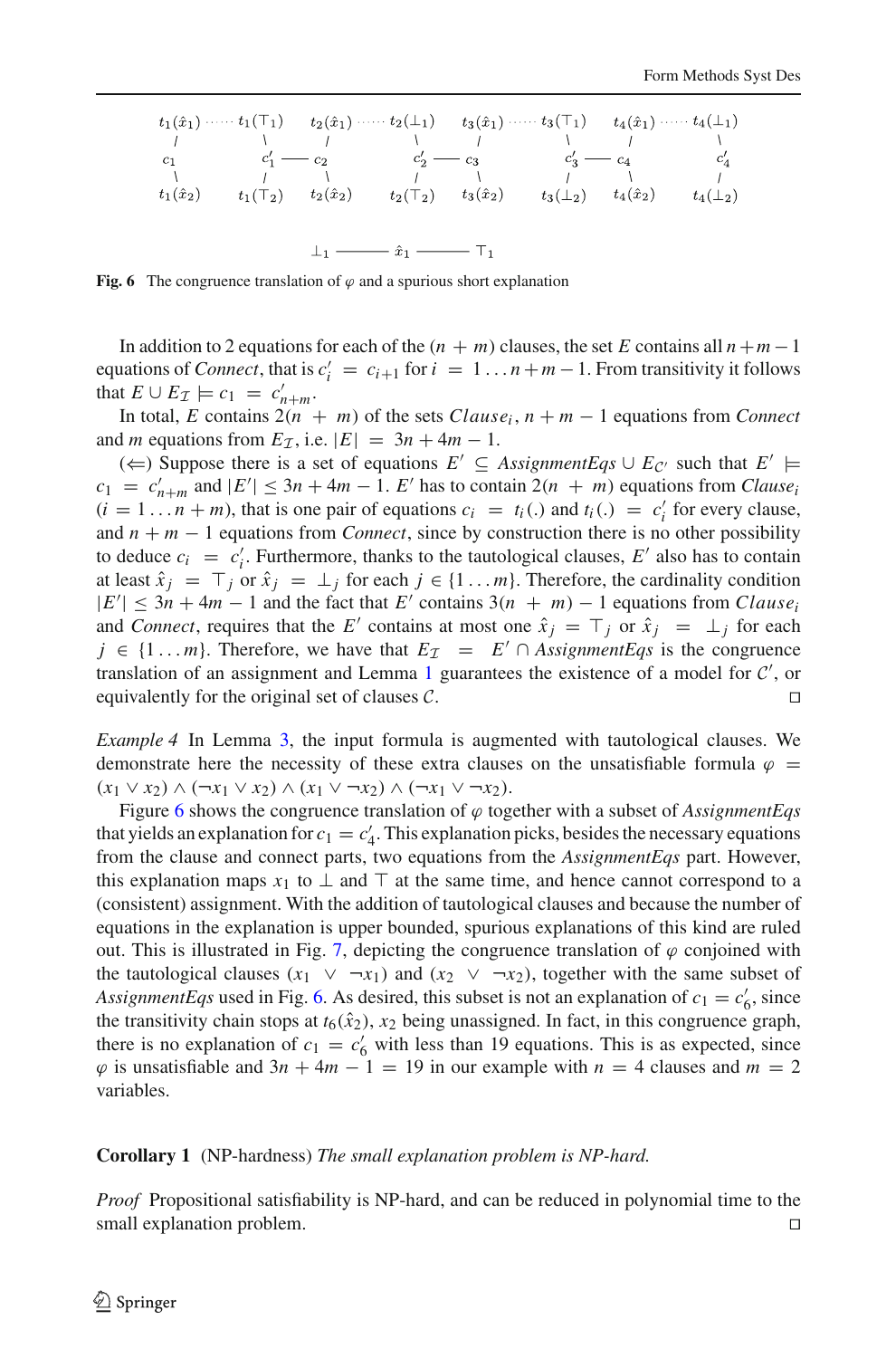$$
t_{1}(\hat{x}_{1}) \cdots t_{1}(\top_{1}) t_{2}(\hat{x}_{1}) \cdots t_{2}(\bot_{1}) t_{3}(\hat{x}_{1}) \cdots t_{3}(\top_{1}) t_{4}(\hat{x}_{1}) \cdots t_{4}(\bot_{1}) t_{5}(\hat{x}_{1}) \cdots t_{5}(\top_{1}) t_{6}(\hat{x}_{2}) \qquad t_{6}(\top_{2})
$$
  
\n
$$
t_{1} \qquad t_{1} \qquad t_{2} \qquad t_{3} \qquad t_{4} \qquad t_{5} \qquad t_{6} \qquad t_{7} \qquad t_{8} \qquad t_{9} \qquad t_{1} \qquad t_{1} \qquad t_{1} \qquad t_{1} \qquad t_{1} \qquad t_{2} \qquad t_{3} \qquad t_{2} \qquad t_{3} \qquad t_{3} \qquad t_{3} \qquad t_{2} \qquad t_{3} \qquad t_{4} \qquad t_{2} \qquad t_{4} \qquad t_{4} \qquad t_{5} \qquad t_{5} \qquad t_{6} \qquad t_{6} \qquad t_{7} \qquad t_{8} \qquad t_{9} \qquad t_{1} \qquad t_{1} \qquad t_{1} \qquad t_{2} \qquad t_{3} \qquad t_{2} \qquad t_{3} \qquad t_{3} \qquad t_{2} \qquad t_{4} \qquad t_{2} \qquad t_{4} \qquad t_{4} \qquad t_{5} \qquad t_{5} \qquad t_{6} \qquad t_{6} \qquad t_{2} \qquad t_{3} \qquad t_{7} \qquad t_{8} \qquad t_{9} \qquad t_{1} \qquad t_{1} \qquad t_{1} \qquad t_{1} \qquad t_{1} \qquad t_{1} \qquad t_{2} \qquad t_{3} \qquad t_{1} \qquad t_{2} \qquad t_{3} \qquad t_{3} \qquad t_{4} \qquad t_{5} \qquad t_{5} \qquad t_{6} \qquad t_{7} \qquad t_{8} \qquad t_{9} \qquad t_{1} \qquad t_{1} \qquad t_{1} \qquad t_{1} \qquad t_{1} \qquad t_{2} \qquad t_{3} \qquad t_{3} \qquad t_{4} \qquad t_{5} \qquad t_{5} \qquad t_{6} \qquad t_{7} \q
$$

<span id="page-10-0"></span>**Fig. 7** The congruence translation of  $\varphi$  with tautological clauses

#### <span id="page-10-1"></span>**Lemma 4** (NP) *The small explanation problem is in NP.*

*Proof* Let *E* be a set of equations and  $s = t$  be a target equation. A solution to the explanation problem for some  $k \in \mathbb{N}$  is a subset  $E' \subseteq E$ , such that  $|E'| \leq k$ . Let  $n = |\mathcal{T}(E)| + |E|$  and  $n' = |T(E')| + |E'|$ . We have  $n' \le n$ , since  $E' \subseteq E$  and every term in  $E'$  appears also in *E*. Checking whether *E'* is an explanation of  $s = t$  can be done by computing its congruence closure, which is possible in polynomial time in  $n'$  [7] and thereby also in  $n$ . closure, which is possible in polynomial time in  $n'$  [\[7\]](#page-11-5) and thereby also in *n*.

**Theorem 1** (Small explanation NP-completeness) *The small explanation problem is NPcomplete.*

*Proof* By Corollary [1](#page-9-1) and lemma [4.](#page-10-1) □

**Theorem 2** (Small conflict NP-completeness) *The small conflict set problem is NP-complete.*

*Proof* The small conflict set problem is at least as hard as the small explanation problem since the small explanation problem has been showed to be reducible to the small conflict set problem. It is also in NP for exactly the same reason that the small explanation problem is.  $\Box$ 

### **5 Conclusion**

The conflict set generation feature of congruence algorithms is essential for practical SMT solving. Although one could argue that the important property of the generated conflicts is minimality (i.e. no useless literal is in the conflict), it is also interesting to consider producing the smallest conflict. We have shown that the problem of deciding whether a conflict of a given size exists is NP-complete. Therefore, it is generally intractable to obtain the smallest conflict.

In [\[6,](#page-11-6)[8,](#page-11-1)[9](#page-11-2)], methods to obtain small conflicts, but not necessarily the smallest, are discussed. In practice, it pays off to prioritize speed of the congruence closure algorithm and conflict generation over succinctness of conflicts. However, other applications sensitive to proof size may benefit from other methods prioritizing small conflict size, at a cost of less efficient solving. Thanks to the NP-completeness, one option could be to iteratively encode the small conflict problem into SAT, and use a SAT-solver to find successively smaller conflicts, until the smallest is found. Perhaps an encoding of the problem can be found that differentiates between hard constraints representing relevant instantiations of the axioms of equality as well as the target equation, and soft constraints representing the inclusion of input equations to an explanation. In that case, Max-SAT solvers could be used to find small explanations, in order to leverage efforts that combine decision procedures and optimization techniques.

**Acknowledgements** Open access funding provided by Austrian Science Fund (FWF). We would like to thank Robert Nieuwenhuis and Ashish Tiwari for discussions and some preliminary ideas that led us to this proof. We are grateful to the anonymous reviewers of this paper and of  $[4]$  for their comments.